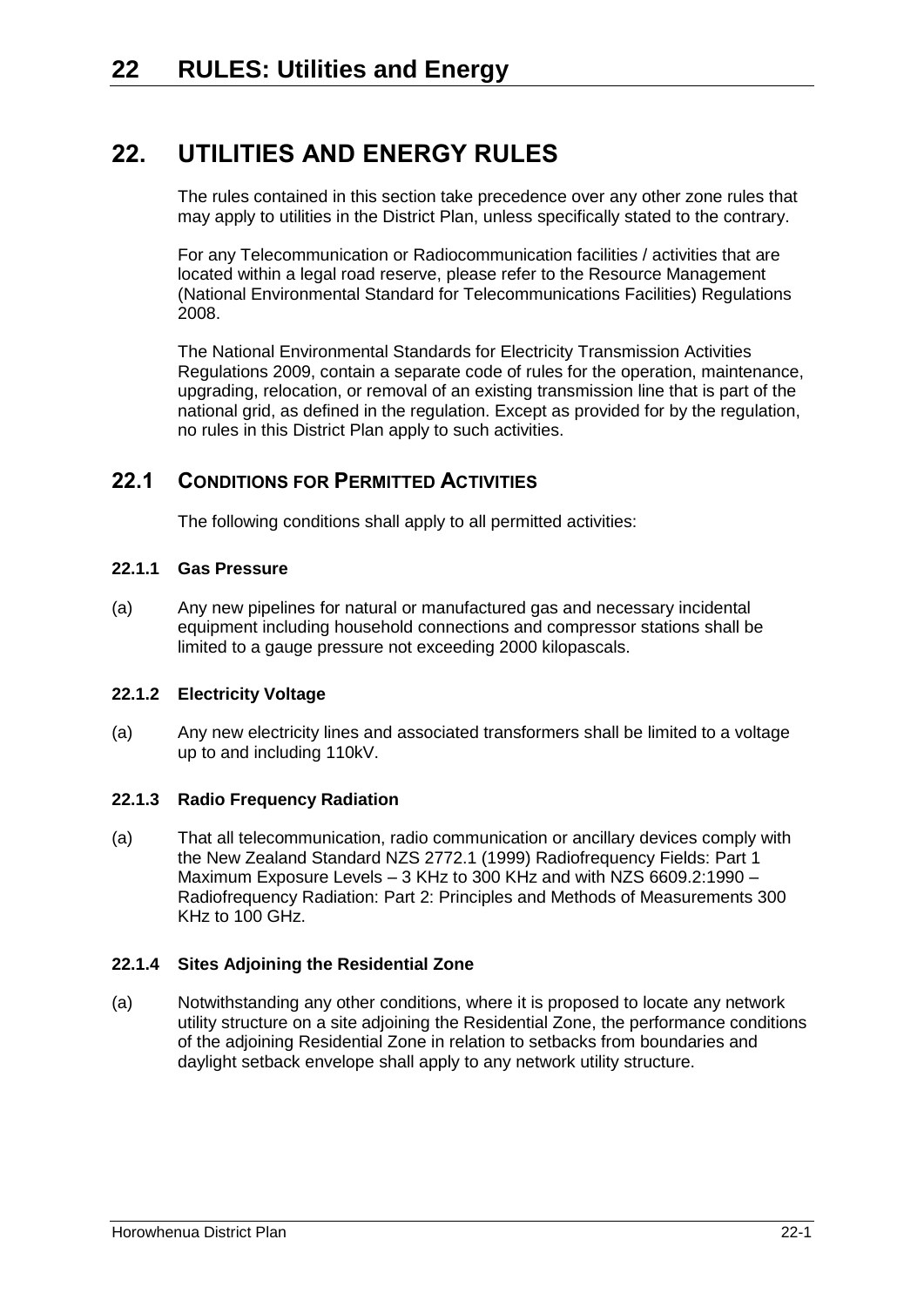#### **22.1.5 Undergrounding of Services**

(a) All new electricity, gas (natural and manufactured) and telecommunication supply lines shall be reticulated underground in the Residential, Greenbelt Residential, Commercial and Industrial Zones.

Note: electricity supply lines in this rule do not include high voltage

- (b) In the Coastal Environment, Coastal Lakes, Manakau Downlands, and Hill Country Landscape Domains including all areas of Outstanding Natural Features and Landscapes identified on the Planning Maps, new electricity reticulation lines and telecommunications and cable television supply lines shall be reticulated underground where this will not adversely affect the values of the natural area.
- (c) Earthworks associated with installing and maintaining underground reticulated services are permitted activities.

#### **22.1.6 Underground Services - Reinstatement**

(a) Where network utilities or associated structures are located underground, the ground surface and any vegetation disturbed in the course of installation shall be repaired or replaced as soon as practicable after installation.

#### **22.1.7 Height, Size and Location of Network Utility Buildings**

- (a) A network utility building shall not have a floor area in excess of  $50m^2$ .
- (b) The height of a network utility building shall not exceed the following (excluding pole-mounted street lights):
	- (i) 15 metres in the Rural Zone.
	- (ii) 8 metres in those parts of the Coastal Environment, Coastal Lakes, Manakau Downlands, Hill Country Landscape Domains that are not identified as Outstanding Natural Features and Landscapes on the Planning Maps.
	- (iii) 3 metres in Outstanding Natural Features and Landscapes identified on the Planning Maps.
	- (iv) 8.5 metres in the Residential Zone.
	- (v) 8.5 metres in the Commercial Zone, except in the Pedestrian Area Overlay in Levin.
	- (vi) 15 metres in the Commercial Zone in the Pedestrian Area Overlay in Levin.
	- (vii) 15 metres in the Industrial Zone.
	- (viii) 8.5 metres in the Open Space Zone.

Note: Refer to each Zone Chapter for the activity status for proposals which do not comply with these conditions.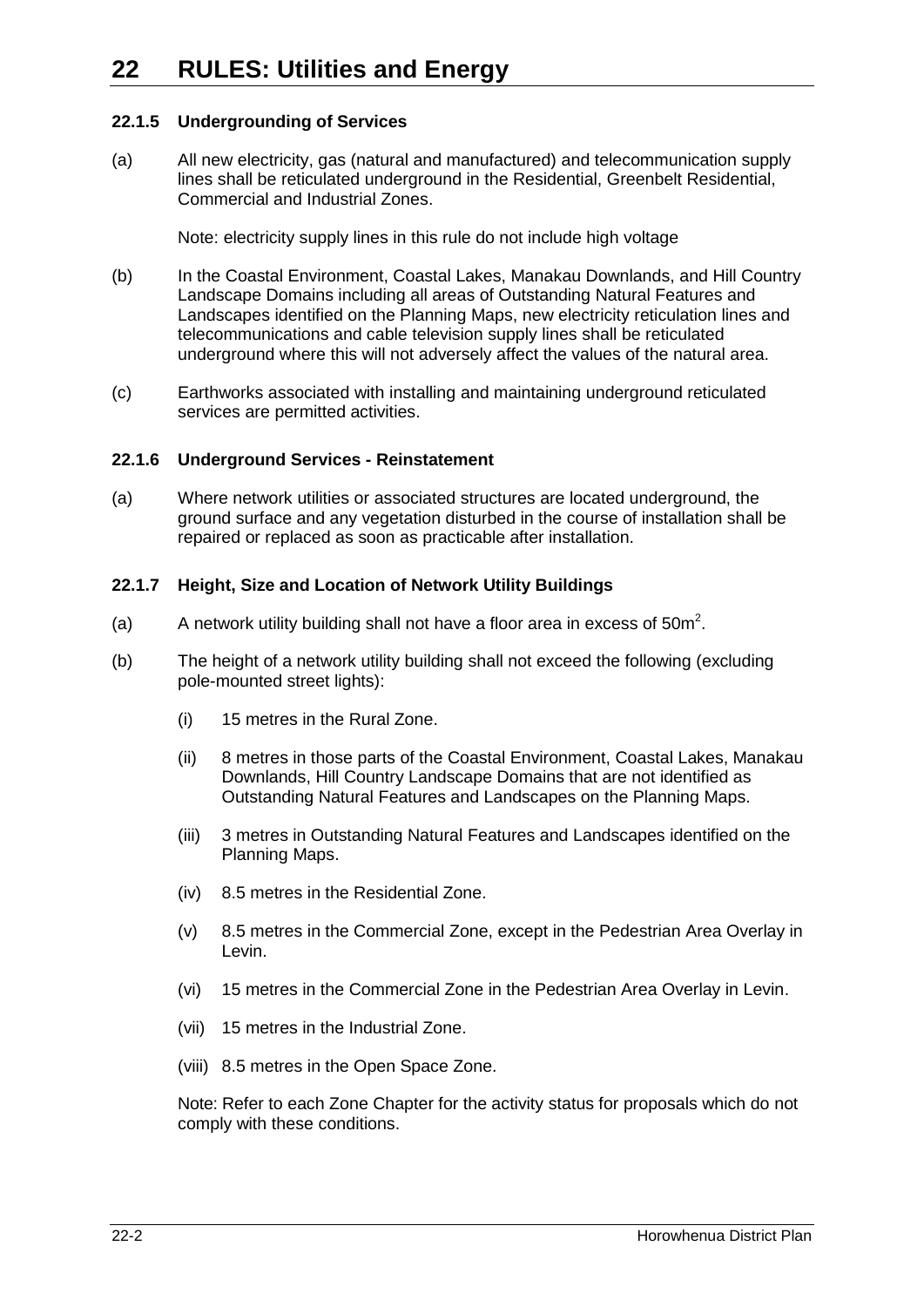(c) Network utility building may encroach the minimum building setbacks in the applicable zone in which it is located, except they shall be setback 3 metres from any boundary when located on a site in the Residential Zone, or site adjoining the Residential Zone.

#### **22.1.8 Height of Network Utility Masts, Pylons, Towers Aerials and other Structures**

- (a) All masts, pylons, towers, support structure, aerials, antennas and other structures associated with network utilities and domestic scale renewable energy device shall not exceed the following maximum height requirements:
	- (i) 13.5 metres in the Residential Zone, Greenbelt Residential Zone and Open Space Zone.
	- (ii) 15 metres in the Commercial Zone, except in the Pedestrian Area Overlay in Levin.
	- (iii) 20 metres in the Commercial Zone in the Pedestrian Area Overlay in Levin.
	- (iv) 25 metres in the Industrial Zone.

This maximum height is not to be exceeded by the support structure, aerial or antenna mounting or the aerial or antenna whether affixed to the land, a building or an existing mast, tower or pole, except for lightning rods where they do not exceed:

- 1m² in area on any one site or,
- 2 metres above the building or structure to which it is attached or,
- 600mm in diameter.
- (v) 20 metres in the Rural Zone, other than Rural zoned parts of the Coastal Environment, Coastal Lakes, Manakau Downlands and Hill Country Landscape Domains.
- (vi) No masts, pylons, towers, aerials or other structures associated with network utilities with a height of more than 3 metres shall be located on Rural zoned land shown as an Outstanding Natural Feature and Landscape or have a height of more than 8 metres on those Rural zoned parts of the Coastal Environment, Coastal Lakes, Manakau Downlands, and Hill Country Landscape Domains that are not an Outstanding Natural Landscape and Feature shown on the Planning Maps.
- (vii) 25 metres in the Commercial Zone in the Pedestrian Area Overlay in Levin and Rural Zone where antennas of more than one network utility operator are co-located on the same mast.

Note: Refer to each Zone Chapter for the activity status for proposals which do not comply with these conditions.

- (b) All wind monitoring masts shall comply with the following conditions:
	- (i) Maximum Height: 80 metres.
	- (ii) Maximum Diameter: 500mm.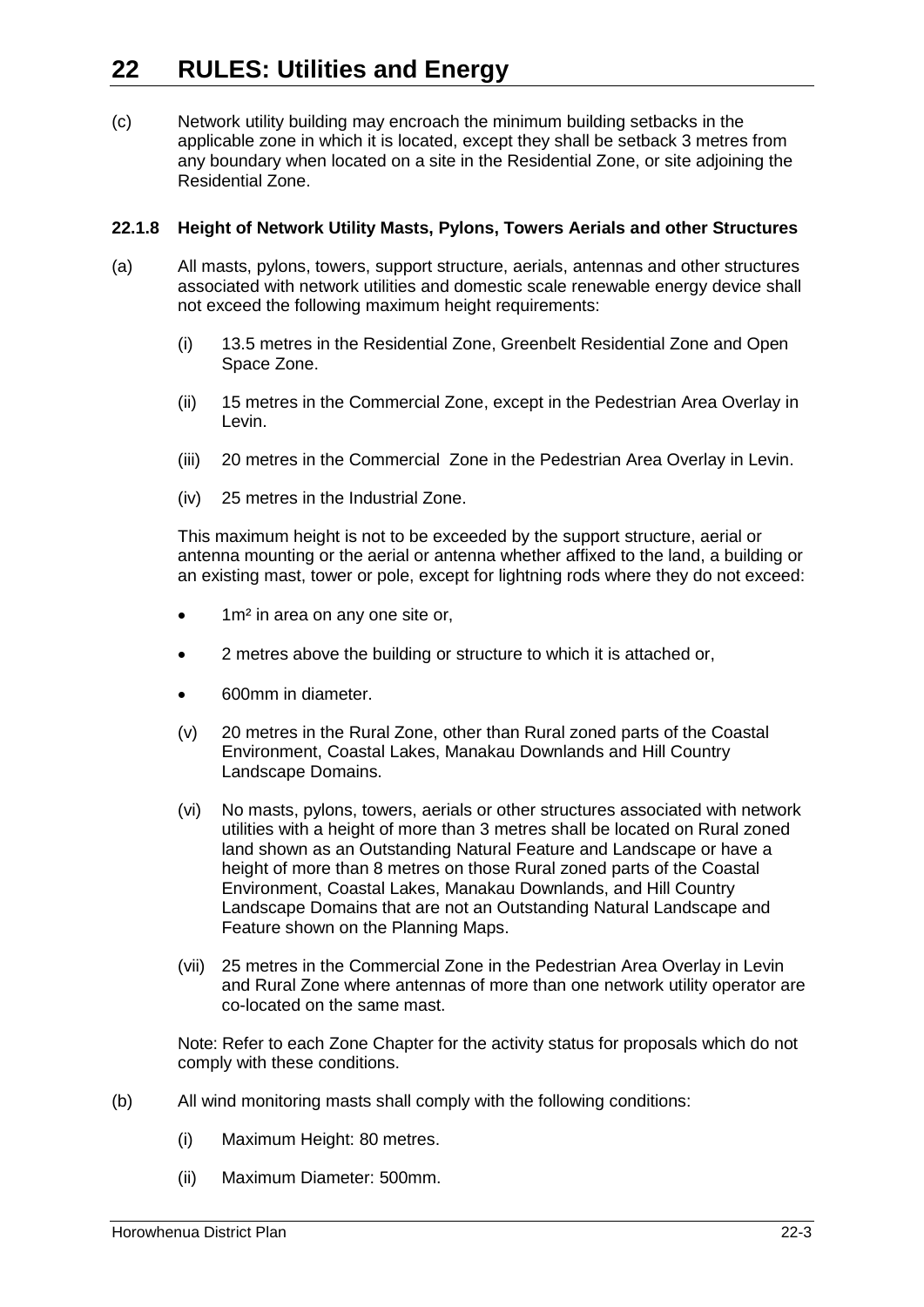- (iii) Minimum Setback: Equal to the height of the wind monitoring mast from any boundary under separate ownership and subject to any guy wires being anchored outside the building setback requirements for the zone.
- (iv) Equipment: Limited to instrumentation necessary to record and log wind direction and speed.

#### **22.1.9 Antennas**

- (a) No dish antennae shall exceed:
	- (i) 2 metres in diameter in the Residential, Greenbelt Residential and Open Space Zones.
	- (ii) 2.5 metres in diameter in the Commercial, Industrial and Rural Zones.
- (b) No panel antenna shall exceed 2.5 metres in any dimension in all zones.

#### **22.1.10 Maintenance, Replacement and Upgrading Network Utilities including Generation and Distribution Utilities for Renewable Source of Energy**

- (a) The maintenance and replacement of the following utilities:
	- (i) Existing transformers and lines above ground for conveying electricity at all voltages and capacities.
	- (ii) Existing telecommunication lines.
	- (iii) Existing telecommunication and radiocommunication facilities.
	- (iv) Existing buildings and depots.
	- (v) Existing weather radar.
	- (vi) Existing river protection works.
	- (vii) Existing gas transmission and distribution facilities.
	- (viii) Council network utilities.
- (b) The trimming, felling and removal of vegetation and non-notable trees.
	- (i) The trimming, felling and removal of vegetation and non-notable trees, in part or whole, to retain the operational efficiency of overhead wires or utility networks.

Note: For the purpose of this rule, the term "maintenance and replacement" shall mean any work or activity necessary to continue the operation and/or functioning of an existing utility and shall also provide for the replacement of an existing line, telecommunication line, building, structure or other facility with another of the same or similar height, size or scale, within the same or similar position and for the same or similar purpose; and the addition of extra lines to existing poles or other support structures; and the replacement of existing conductors.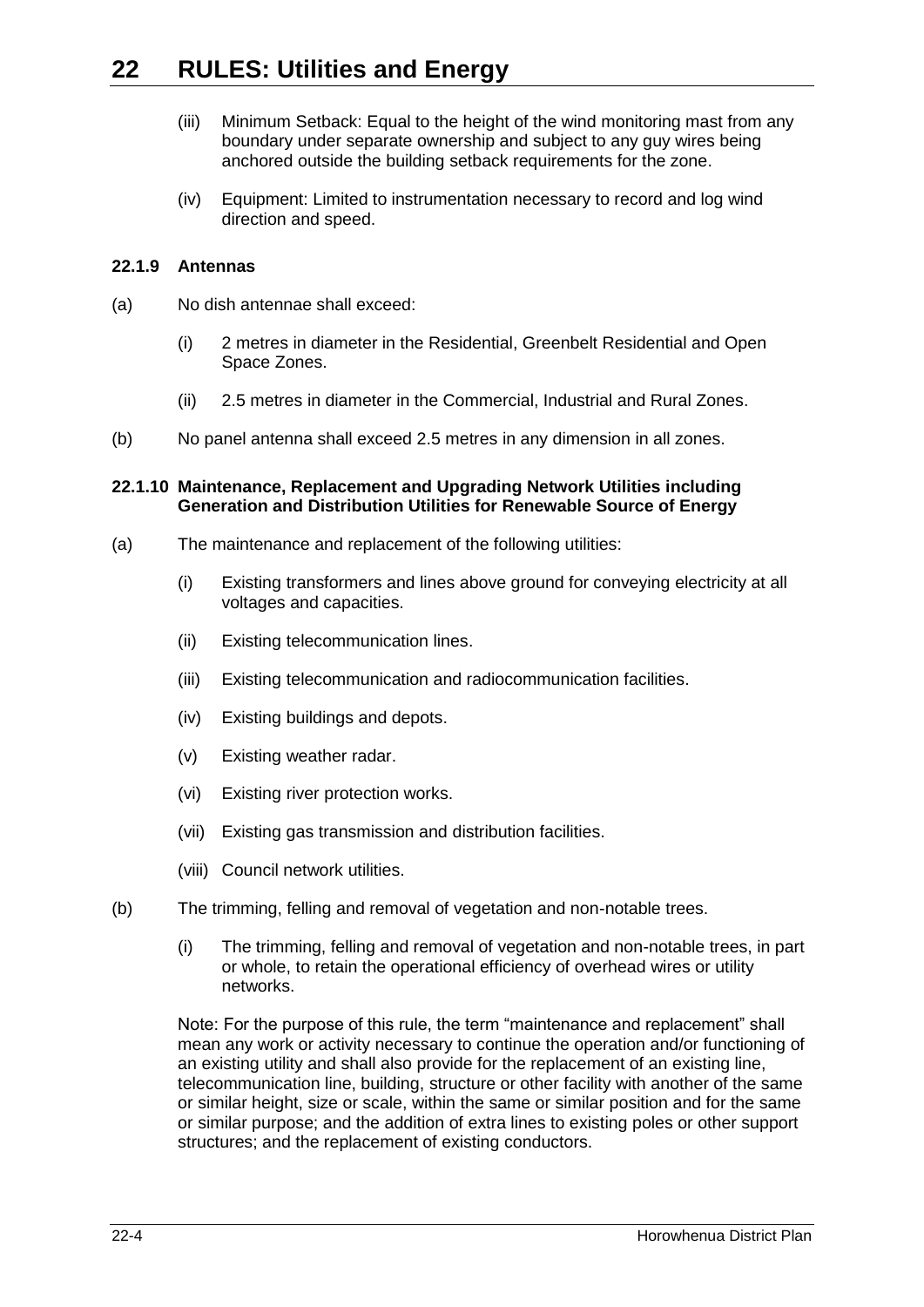The activities permitted by this Condition are not required to comply with the other conditions in Chapter 22.

- (c) Minor upgrading of electricity and associated telecommunications lines, where the term "minor upgrading" shall mean an increase in the carrying capacity, efficiency or security of electricity and associated telecommunications lines, utilising the existing support structures or structures of a similar scale and character, and includes:
	- (i) Addition of circuits and conductors.
	- (ii) Reconductoring of the line with higher capacity conductors.
	- (iii) Resagging of conductors.
	- (iv) Addition of longer or more efficient insulators.
	- (v) Addition of earthwires, which may contain telecommunication lines, earthpeaks and lightning rods.
	- (vi) Addition of electrical fittings.
	- (vii) Tower replacement in the same location or within the existing alignment of the transmission line corridor.
	- (viii) Replacement of existing cross arms with cross arms of an alternative design;
	- (ix) Increase in tower height only to achieve compliance with the clearance distances specified in the New Zealand Electrical Code of Practice for Electrical Safe Distances NZECP 34:2001.

Minor upgrading shall not include any increase in the voltage of the line above 110kV unless the line was originally constructed to operate at a higher voltage but has been operating at a reduced voltage.

Note: The activities permitted by this condition are not required to comply with other conditions in Chapter 22.

## **22.2 RESTRICTED DISCRETIONARY ACTIVITIES**

#### **22.2.1 The following activities shall be Restricted Discretionary Activities:**

(a) Any activities not complying with the Permitted Activity Conditions in Rule [22.1](#page-0-0) shall be Restricted Discretionary Activities, with the exercise of the Council's discretion being restricted to the matter(s) specified in the assessment matters in 25.7.12.